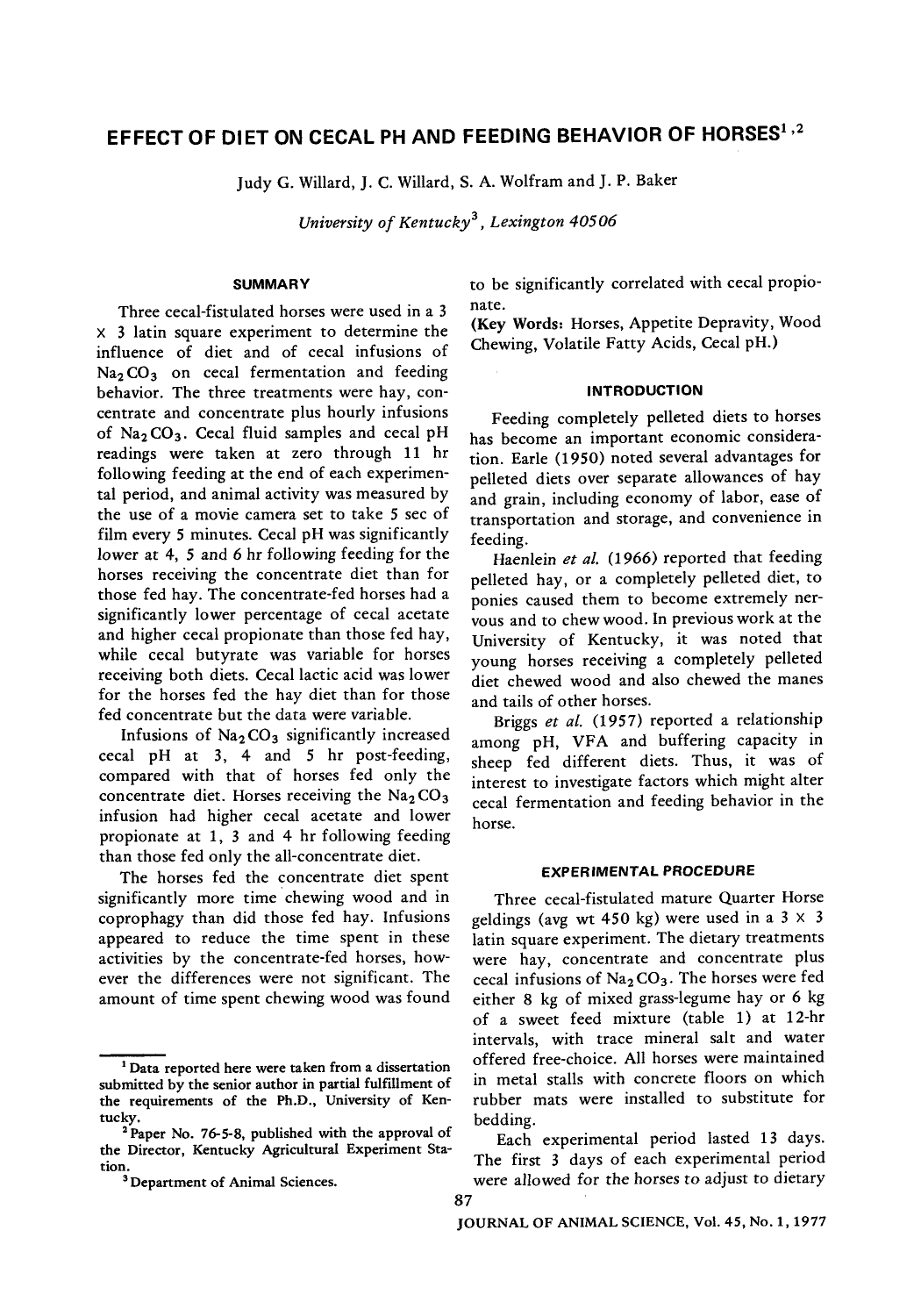TABLE 1. COMPOSITION OF CONCENTRATE DIET

| Ingredient                     | Percent-<br>age |
|--------------------------------|-----------------|
| Corn $(4-02-931)$              | 35              |
| Oats (4-02-313)                | 35              |
| Wheat bran (4-05-190)          | 10              |
| Soybean meal (44%) (5-04-604)  | 10              |
| Molasses (4-04-696)            | 8               |
| Dicalcium phosphate (6-01-080) | 1               |
| Ground limestone (6-02-632)    | 1               |
| Trace mineral salt             |                 |
|                                |                 |

changes and on the fourth day a  $1'' \times 8'' \times 5'$ white pine board was attached to the front of each stall. Each board was weighed before it was attached to the stall and the final weight taken immediately after it was removed. Motion pictures of the horses were taken on the sixth and seventh days of each experimental period to record the individual activities of the horses before the cecal infusions began. On the eighth day, hourly cecal infusions of 62.5 ml of a 20% w/v solution of  $Na<sub>2</sub>CO<sub>3</sub>$  was administered to one of the horses receiving the concentrate diet, and the other two horses received sham infusions of water, and the hourly infusions were continued until the end of the experimental period. Motion pictures again were taken on the llth and 12th days, and, cecal pH readings were made and cecal fluid samples were collected at zero through 11 hr following feeding on the last day of each period. All horses were exercised daily for 1 hour.

The photographic studies of the activities of the horses on each treatment were accomplished by the use of an electrically-timed 8 mm movie camera set to take 5 sec of film at 5-min intervals. The camera was fitted with a wide angle lens to allow photographing the three horses simultaneously. The film was analyzed by noting the activity, or activities, in which a horse was engaged during a given 5-sec interval photographed and the times for each activity totaled for a given hour so that 1 min of shooting time represented approximately 1 hr actual time.

Hourly cecal fluid pH readings were taken with a combination electrode which was covered with a protective shield to allow it to be inserted into the ceca.

The cecal fluid samples collected were deproteinized with metaphosphoric acid, centrifuged and the supernatant frozen for later analysis. Cecal fluid samples were analyzed for VFA content by gas-liquid chromatography and for lactic acid content by an automated enzymatic reaction procedure (Hochella and Weinhouse, 1965) using Technicon auto analysis equipment.

Statistical significance of the cecal VFA, lactic acid and animal activity data was determined by analysis of variance according to methods described by Snedecor and Cochran (1967).

| No. of<br>hours | Hay               | $\boldsymbol{v}$ s | Conc              | No. of<br>hours | Na, CO,<br>treated | vs | Conc                |
|-----------------|-------------------|--------------------|-------------------|-----------------|--------------------|----|---------------------|
| $\bf{0}$        | 7.14              |                    | 7.22              | 0               | 7.60               |    | 7.22                |
|                 | 7.16              |                    | 7.24              |                 | 7.76               |    | 7.24                |
|                 | 7.04              |                    | 7.14              |                 | 7.40               |    | 7.14                |
|                 | 7.01              |                    | 6.77              |                 | 7.26e              |    | $6.77$ f            |
|                 | 6.92ª             |                    | 6.43 <sup>b</sup> |                 | 7.15 <sup>2</sup>  |    | 6.43 <sup>b</sup>   |
|                 | 6.89c             |                    | 6.27 <sup>d</sup> |                 | 6.76 <sup>e</sup>  |    | $6.27$ <sup>t</sup> |
| 6               | 6.87 <sup>e</sup> |                    | 6.12 <sup>f</sup> |                 | 6.82               |    | 6.12                |
|                 | 6.75              |                    | 6.19              |                 | 6.86               |    | 6.19                |
| 8               | 6.83              |                    | 6.41              | 8               | 6.98               |    | 6.41                |
| 9               | 6.96              |                    | 6.44              | 9               | 7.07               |    | 6.44                |
| 10              | 6.92              |                    | 6.64              | 10              | 7.11               |    | 6.64                |
| 11              | 7.12              |                    | 6.82              | 11              | 7.13               |    | 6.82                |

TABLE 2. COMPARISON OF MEAN CECAL pH FOLLOWING FEEDING

<sup>a</sup>Significantly different (P<.01) from b within comparisons.

<sup>C</sup>Significantly different (P<.05) from d within comparisons.

esignificantly different ( $P<.10$ ) from f within comparisons.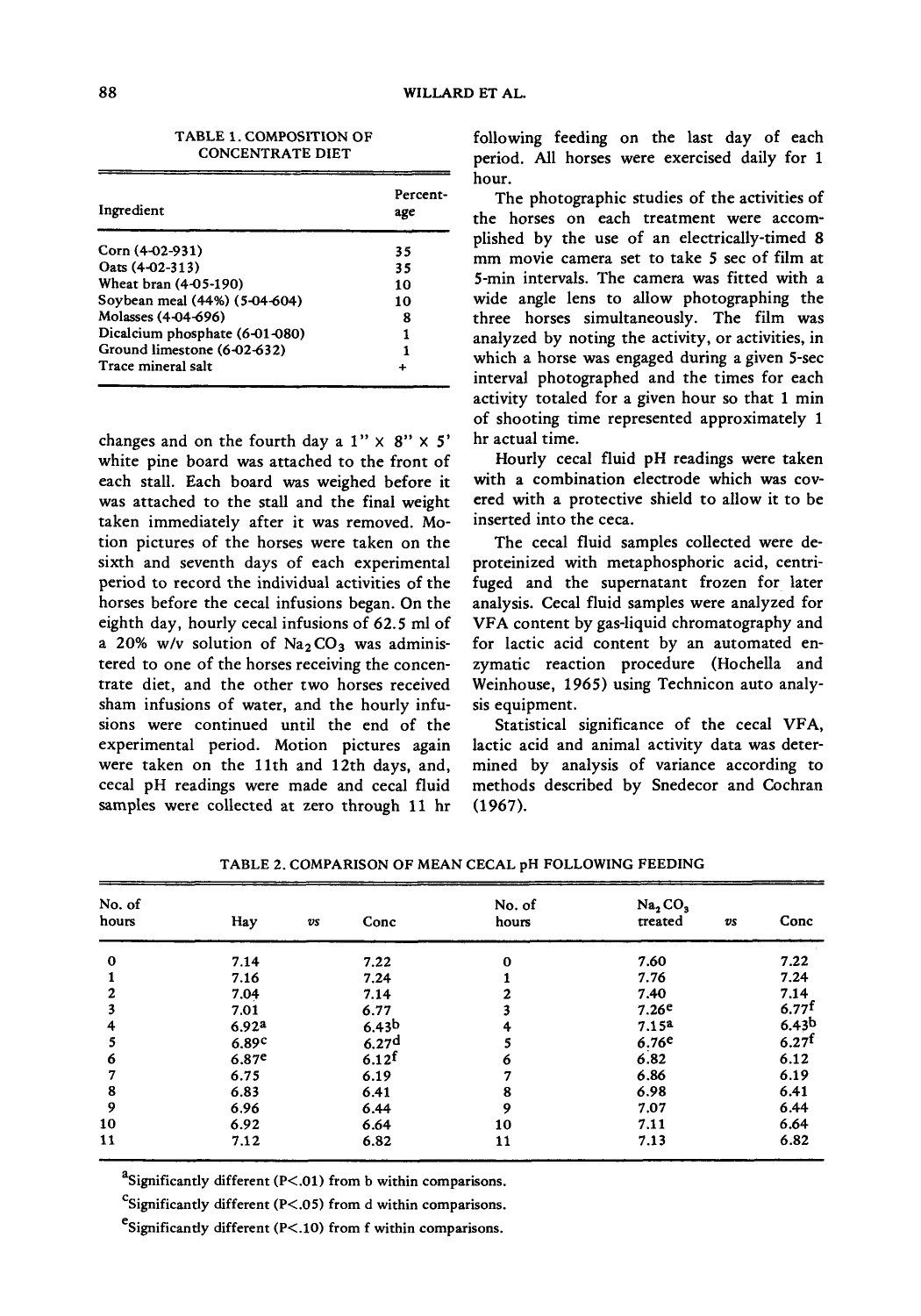### **RESULTS AND DISCUSSION**

Mean cecal pH values (table 2) were significantly lower at 4, 5 and 6 hr after feeding for the horses fed the concentrate diet than for those fed the hay diet. Alexander *et al.* (1952) reported a range in pH values of 4.5 to 7.0 in the colon contents of ponies when sugar and cellobiose were fermented. Decreasing rumen pH following the addition of concentrates to ruminant diets has been shown by Luther and Trenkle (1967), Clanton and Woods (1966) and Moore (1964). It was suggested by Moore (1964) that the increased soluble carbohydrates produced a possible increase in VFA production and a consequent lowering of rumen pH. The horses receiving the  $Na<sub>2</sub>CO<sub>3</sub>$  infusions (table 2) appeared to have a consistently higher cecal pH than the horses fed the concentrate diet following feeding, but a significant difference was noted at only 3, 4 and 5 hr after feeding. Kromann and Meyer (1972) and Raun *et al.* (1962) reported an increase in rumen pH due to the addition of NaHCO<sub>3</sub> to high concentrate diets, however similar additions to the drinking water of sheep did not appear to have an effect (Loggins *et al.,* 1968). These horse data suggest that a portion of the soluble carbohydrates from the concentrate diet did reach the cecum with a consequent lowering of cecal pH, and that pH also could be increased by infusions as reported for ruminants.

Mean cecal acetate values (Molar %) for the horses receiving the hay diet were consistently higher than for those fed the concentrate diet following feeding, and these differences were significant at all times except for the second and 9th hr after feeding (table 3). Mean cecal propionate followed a reciprocal pattern, with the differences significant at all times following feeding except for the second, 9th and llth hours. Similar trends in cecal acetate and propionate were noted by Hintz *et al.* (1971) and Stillions *et al.* (1970), and the results are consistent with reported rumen data. Hungate (1966) explained that differences in molar percentages of VFA for cattle fed either hay or concentrate diets were due to alterations in the microbial population. He stated that increased activity of *Rumenococcus albus* produces more acetate in the rumen of hay-fed cattle, whereas increased activities of *Streptococcus boris* and *Bacteroides amylopbilus* produce increased propionate and succinate, respectively, in the rumen of grain-fed cattle. Similar bacteria were isolated by Kern *et al.* (1973) from the ceca of ponies fed hay and oats.

The horses receiving the  $Na<sub>2</sub>CO<sub>3</sub>$  infusions were found to have a significantly higher percentage of cecal acetate and a significantly lower percentage of propionate at 1, 3 and 5 hr following feeding than those fed the concentrate diet alone (table 4). Kromann and Meyer (1972) and Miller *et al.* (1965) found *increased* 

| No. of   |                    | Acetate            |                      | No. of |                    | Propionate     |                      |
|----------|--------------------|--------------------|----------------------|--------|--------------------|----------------|----------------------|
| hours    | Hay                | $\boldsymbol{v}$ s | Conc                 | hours  | Hay                | v <sub>s</sub> | Conc                 |
| $\bf{0}$ | 79.72c             |                    | 68.96 <sup>d</sup>   |        | 14.88 <sup>c</sup> |                | 23.17 <sup>d</sup>   |
|          | 78.89 <sup>c</sup> |                    | 69.30 <sup>d</sup>   |        | 16.25c             |                | 23.42d               |
|          | 78.83              |                    | 73.16                |        | 16.47              |                | 21.61                |
|          | 79.18 <sup>c</sup> |                    | 64.59 <sup>d</sup>   |        | 16.14a             |                | 26.83 <sup>b</sup>   |
|          | 80.15 <sup>c</sup> |                    | $68.81^{t}$          |        | 15.72e             |                | $25.45$ <sup>t</sup> |
|          | 80.27 <sup>a</sup> |                    | 64.61 <sup>b</sup>   |        | 15.18 <sup>a</sup> |                | 30.28 <sup>b</sup>   |
| 6        | 80.06 <sup>c</sup> |                    | $63.55^{d}$          | n      | 15.49 <sup>c</sup> |                | 31.56 <sup>d</sup>   |
|          | $79.22^e$          |                    | $65.81^{f}$          |        | 16.03 <sup>c</sup> |                | 29.62 <sup>d</sup>   |
| 8        | $79.32^e$          |                    | $66.62$ <sup>f</sup> | 8      | 15.47 <sup>c</sup> |                | 28.86 <sup>d</sup>   |
| 9        | 79.09              |                    | 73.51                | 9      | 15.54              |                | 22.05                |
| 10       | $79.15^e$          |                    | 69.42 <sup>t</sup>   | 10     | 15.92e             |                | $25.18^{t}$          |
| 11       | 77.18c             |                    | 70,40 <sup>d</sup>   | 11     | 17.51              |                | 24.87                |

TABLE 3. COMPARISON OF POST-FEEDING CECAL ACETATE AND PROPIONATE (MOLAR %)-HAY AND CONCENTRATE TREATMENTS

<sup>a</sup>Significantly different (P<.01) from b within comparisons.

 $\text{c}^{\text{c}}$ Significantly different (P<.05) from d within comparisons.

 $e<sub>Significantly different</sub> (P<.10) from f within comparisons.$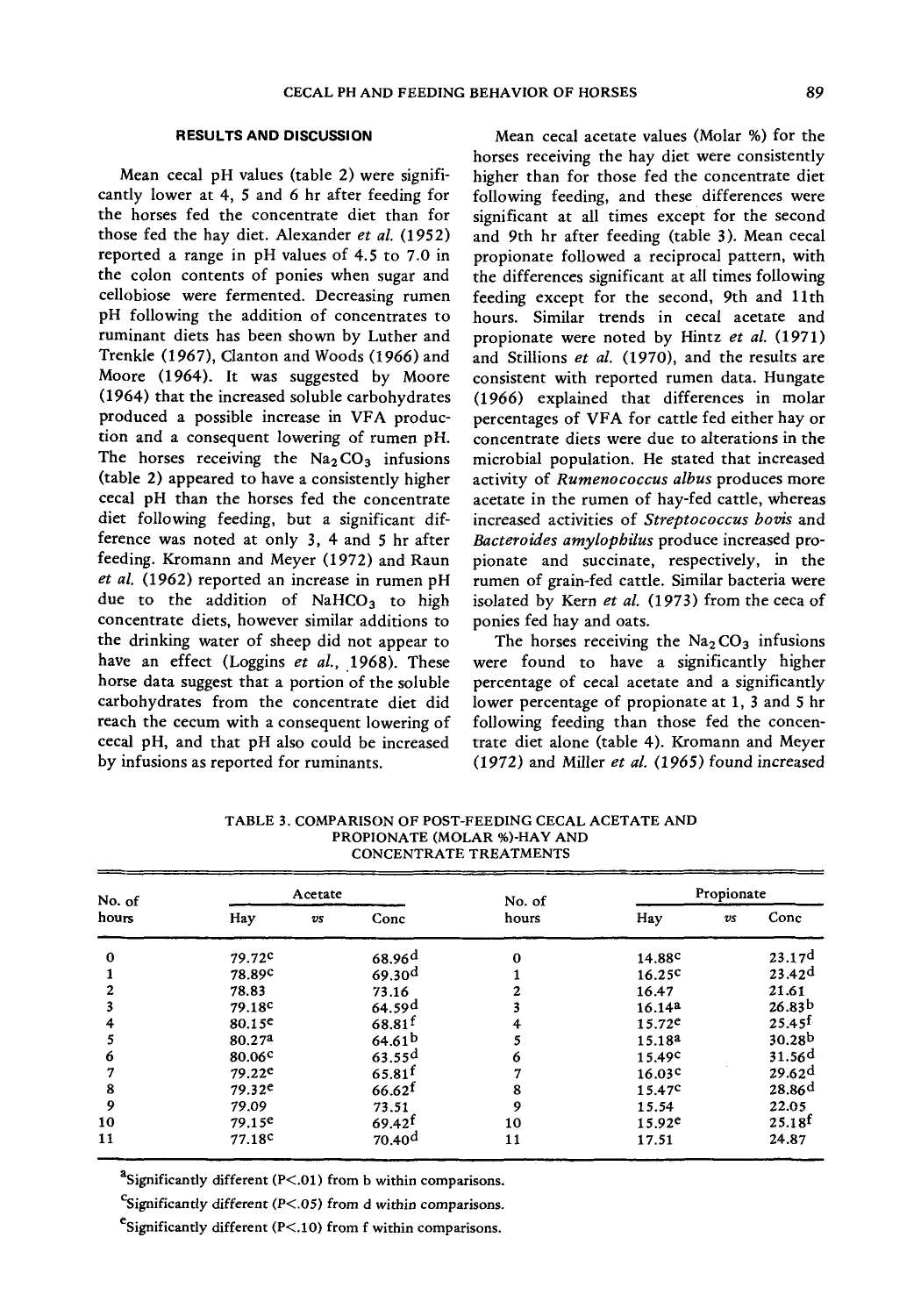## 90 WILLARD ET AL.

|                 | Acetate                                  |                      |                 |                                            | Propionate     |                    |
|-----------------|------------------------------------------|----------------------|-----------------|--------------------------------------------|----------------|--------------------|
| No. of<br>hours | Na, CO,<br>treated<br>$\boldsymbol{v}$ s | Conc                 | No. of<br>hours | Na <sub>2</sub> CO <sub>3</sub><br>treated | v <sub>s</sub> | Conc               |
| $\bf{0}$        | 68.82                                    | 68.96                | $\bf{o}$        | 22.88                                      |                | 23.17              |
|                 | 75.09e                                   | 69.30 <sup>f</sup>   |                 | 16.93c                                     |                | 23.42 <sup>d</sup> |
| 2               | 72.15                                    | 73.16                |                 | 18.78                                      |                | 21.61              |
|                 | 72.07e                                   | $64.57$ <sup>f</sup> |                 | 20.13 <sup>c</sup>                         |                | 26.83 <sup>d</sup> |
| 4               | 71.45                                    | 68.81                | 4               | 20.23                                      |                | 25.45              |
| 5               | 71.53c                                   | 64.61 <sup>d</sup>   |                 | 20.24 <sup>2</sup>                         |                | 30.28 <sup>b</sup> |
| 6               | 66.19                                    | 63.55                | 6               | 27.40                                      |                | 31.56              |
|                 | 65.67                                    | 65.81                |                 | 29.07                                      |                | 29.62              |
| 8               | 71.80                                    | 65.67                | 8               | 23.04                                      |                | 28.86              |
| 9               | 62.11                                    | 73.31                | 9               | 29.29                                      |                | 22.05              |
| 10              | 61.96                                    | 69.42                | 10              | 31.99                                      |                | 25.18              |
| 11              | 64.21                                    | 60.40                | 11              | 24.11                                      |                | 24.87              |

#### TABLE 4. COMPARISON OF POST-FEEDING CECAL ACETATE AND PROPIONATE (MOLAR %)-CONCENTRATE AND CONCENTRATE PLUS Na<sub>2</sub> CO<sub>3</sub> TREATMENTS

"Significantly different  $(P<.01)$  from b within comparisons.

Significantly different (P<.05) from d within comparisons.

 $\epsilon$ Significantly different (P<.10) from f within comparisons.

rumen acetate and decreased rumen propionate with dietary additions of NaHCO<sub>3</sub>. Hungate (1966) pointed out, that, in ruminants, starch digesters require a lower pH than do cellulose fermenters which suggested that a similar condition might exist in the cecum of the horse. These data confirm this since significant differences were found for cecal pH, acetate and propionate for the horses receiving the different

treatments.

Mean cecal butyrate values (Molar %) for the 12-hr collection periods were  $5.00 \pm .15, 5.82 \pm .15$ .39, and 7.41  $\pm$  .38, respectively, for the hay, concentrate and concentrate plus  $Na<sub>2</sub>CO<sub>3</sub>$ treatments, and these differences were not significant. Increases in rumen butyrate in ruminants fed buffered high-concentrate diets were noted by Kromann and Meyer (1972) and

| Activity                     | Hay                | Conc               | $Conc +$<br>Na, CO <sub>3</sub> | Conc               |
|------------------------------|--------------------|--------------------|---------------------------------|--------------------|
| Eating feed                  | 39.53c             | 3.37 <sup>d</sup>  | 3.73                            | 3.37               |
| Drinking water               | 1.00               | 1.20               | 1.13                            | 1.20               |
| Chewing wood                 | 2.13 <sup>e</sup>  | 10.67 <sup>1</sup> | 8.10                            | 10.67              |
| Coprophagy                   | .77e               | 2.73 <sup>f</sup>  | 1.13 <sup>e</sup>               | 2.73 <sup>f</sup>  |
| Licking salt                 | .53                | 1.76               | 2.43                            | 2.76               |
| Searching                    | 7.50 <sup>e</sup>  | 13.13 <sup>f</sup> | 12.43                           | 13.13              |
| Lying down                   | 3.50               | 5.07               | 3.83                            | 5.07               |
| Standing                     | 44.67 <sup>a</sup> | 61.67 <sup>b</sup> | 66.90 <sup>c</sup>              | 61.67 <sup>d</sup> |
| Amount of wood chewed kg/day | .30 <sup>c</sup>   | 1.06 <sup>d</sup>  | .97                             | 1.06               |

TABLE 5. COMPARISON OF AVERAGE PERCENTAGES OF TIME SPENT IN VARIOUS ACTIVITIES AND AMOUNT OF WOOD CHEWED BY HORSES RECEIVING DIFFERENT TREATMENTS

<sup>a</sup>Significantly different (P<.01) from b within comparisons.

 $\text{c}_{\text{Significantly different (P} < .05) \text{ from d within comparisons.}}$ 

 $e$ Significantly different (P<.10) from f within comparisons.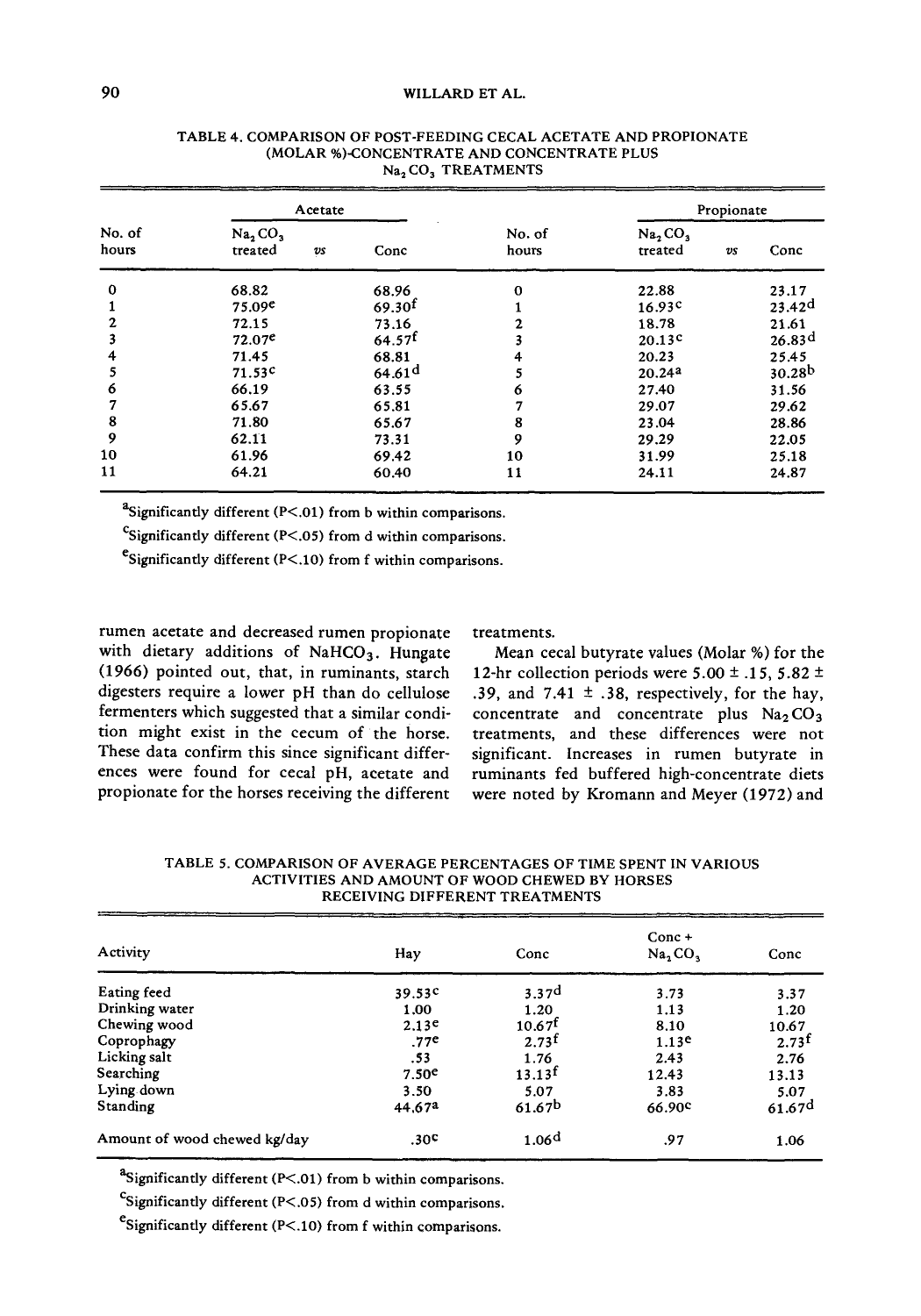Reid *et al.* (1957). It was suggested by Reid *et al.* (1957) that under pH controlled conditions, acetate could be combining to form butyrate.

Mean cecal lactate concentrations (mg/100 ml) for the 12-hr collection periods were 8.68  $\pm$ 1.50, 214.96  $\pm$  56.41 and 99.43  $\pm$  29.7u for the hay, concentrate and concentrate plus  $Na<sub>2</sub> CO<sub>3</sub>$ dietary treatments. As may be noted from the large standard errors, cecal lactate was very variable. Hungate (1966) reported a number of species *Lactobacillus* and *Streptococcus bovis*  in the rumen which grown under acid conditions and are enriched by fermentable carbohydrates at low pH. These lactate-producing microorganisms also were accompanied by lactate-utilizing bacteria *Veillonella gazogenes* and *Peptostreptococcus elsdenii,* which produce propionate via decarboxylation and acrylate pathways. However, he further stated that the lactate fermenters were not always present in the rumen of cattle fed high concentrate diets. This may explain the considerable amount of variation noted in lactic acid accumulation in this experiment, since both lactate utilizers and fermenters have been isolated from the cecal fluid of ponies (Kern *et al.,* 1973; Alexander and Davies, 1963).

The horses fed the hay diet spent significantly more time (table 5) eating feed and significantly less time chewing wood, in coprophagy, in searching (for feed) and in standing than did the horses receiving the concentrate diet. The amount of wood chewed per day was significantly greater for the horses fed the concentrate diet. The  $Na<sub>2</sub>CO<sub>3</sub>$ -treated horses spent significantly less time in coprophagy and significantly more time standing than did those fed the concentrate alone. The  $Na<sub>2</sub>CO<sub>3</sub>$  infusions appeared to reduce the amount of time spent

chewing wood by the concentrate-fed horses but the difference was not significant. Willard *et al.* (1973) reported that ponies fed an all-concentrate diet spent more time chewing wood, in coprophagy and in licking salt than did the ponies receiving a hay diet. The difference in the amount of wood chewed by the horses fed the hay diet was significantly less than for those fed concentrate (table 6). During the last 5 days of the experimental periods, when the cecal infusions were being administered, there was a marked increase in the mean amount of wood chewed by the concentrate-fed horses. This increase was significantly less for the  $Na<sub>2</sub>CO<sub>3</sub>$ -infused horses than for those receiving only the concentrate diet plus the sham infusion.

Simple correlations of the animal activity data and the cecal parameters (table 7) measured revealed that the amount of time spent chewing wood was significantly related with cecal propionate ( $r = +0.63$ ), cecal lactate ( $r =$ +.87), cecal acetate  $(r = -.61)$  and the amount of time spent eating  $(r = -.77)$ . A highly significant relationship ( $r = -.97$ ) between cecal acetate and cecal propionate was found. Cecal lactate and cecal pH also were significantly correlated ( $r = -.63$ ).

The results of this experiment indicate that type of diet fed to horses alters cecal fermentation and suggests that the changes observed may be related to feeding behavior. It may be possible that increased cecal acidity and a narrowed acetate-propionate ratio, as was noted with the horses fed the all-concentrate diet, influences the horse's desire to chew wood and practice coprophagy. Since the  $Na<sub>2</sub>CO<sub>3</sub>$  infusions were not completely effective in stopping wood chewing, a more continuous method of

TABLE 6. COMPARISON OF AVERAGE AMOUNT OF WOOD CHEWED PER DAY (KG) BEFORE AND AFTER INFUSIONS WERE INITIATED

|                 |                  |               |      | राजा बरा                                                                                                                                                                                                                             |    |                                          |
|-----------------|------------------|---------------|------|--------------------------------------------------------------------------------------------------------------------------------------------------------------------------------------------------------------------------------------|----|------------------------------------------|
|                 | Hay              | $\mathit{vs}$ | Conc | Conc                                                                                                                                                                                                                                 | vs | Conc+<br>Na <sub>2</sub> CO <sub>3</sub> |
|                 |                  |               |      | <b>Contact Contact Contact Contact Contact Contact Contact Contact Contact Contact Contact Contact Contact Contact Contact Contact Contact Contact Contact Contact Contact Contact Contact Contact Contact Contact Contact Conta</b> |    | $1 - 194$                                |
| Before infusion | .34              |               | .54  | .54                                                                                                                                                                                                                                  |    | .79                                      |
| After infusion  | .30              |               | 1.06 | 1.06                                                                                                                                                                                                                                 |    | .97                                      |
| Difference      | .04 <sup>a</sup> |               | .52b | $-.52a$                                                                                                                                                                                                                              |    | $-18b$                                   |
|                 |                  |               |      | <b>Substantial</b>                                                                                                                                                                                                                   |    |                                          |

<sup>a</sup>Significantly different (P<.01) from b within comparisons.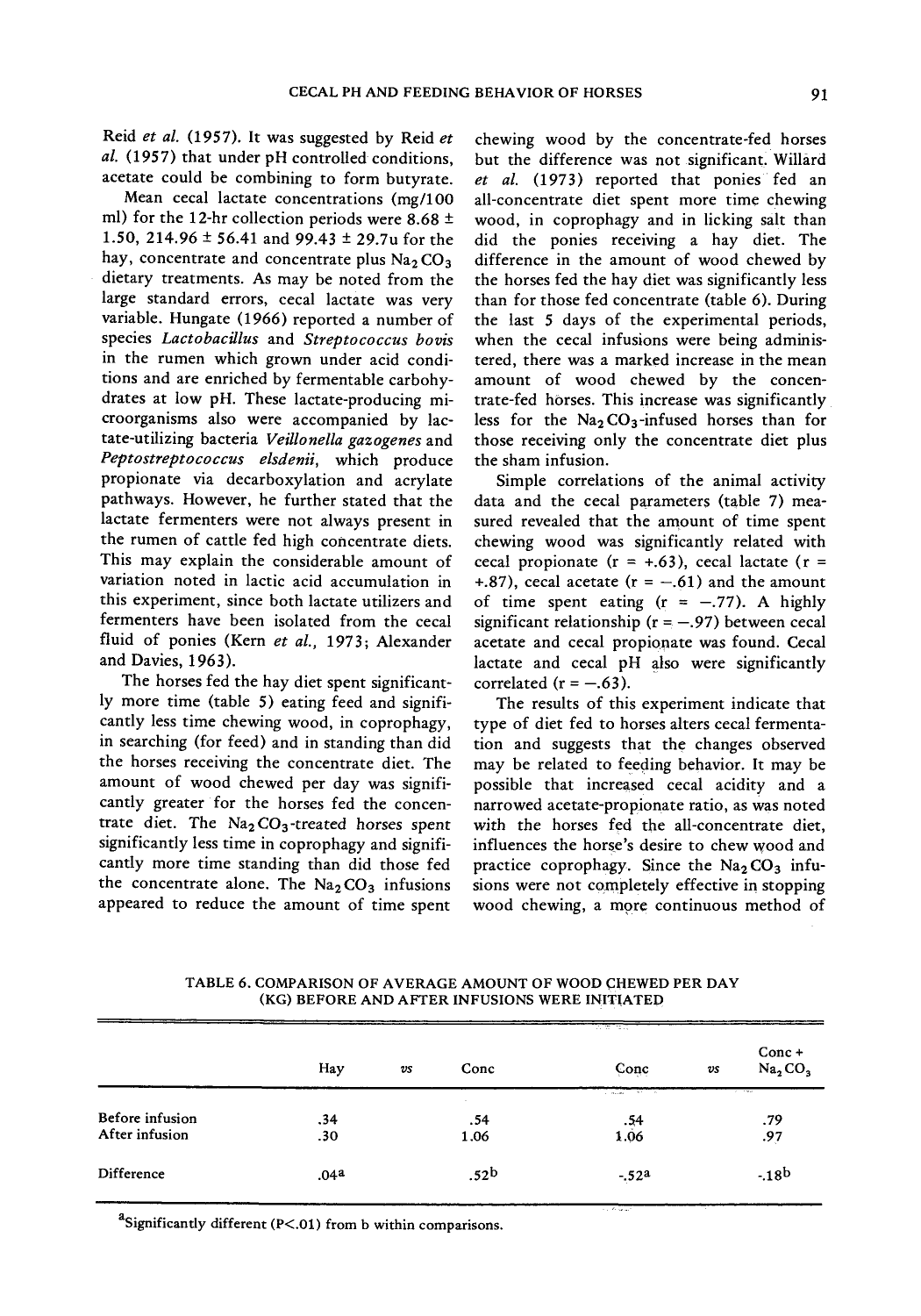|             |                                                |                                  |                                                                                                                                                                         |                | CABLE 7. COMPARISONS OF ANIMAL ACTIVITIES AND CECAL PARAMETERS |                           |                         |              |                |
|-------------|------------------------------------------------|----------------------------------|-------------------------------------------------------------------------------------------------------------------------------------------------------------------------|----------------|----------------------------------------------------------------|---------------------------|-------------------------|--------------|----------------|
|             | Eating                                         | Drinking                         | Chewing                                                                                                                                                                 | Eating<br>salt | Searching                                                      | РH                        | Acetate                 | Prop.        | Butyr.         |
| Drinking    |                                                |                                  |                                                                                                                                                                         |                |                                                                |                           |                         |              |                |
| Chewing     |                                                |                                  |                                                                                                                                                                         |                |                                                                |                           |                         |              |                |
| Eating salt | $77^a$<br>$32^a$<br>$32^a$<br>$32^a$<br>$35^b$ |                                  |                                                                                                                                                                         |                |                                                                |                           |                         |              |                |
| Searching   |                                                |                                  |                                                                                                                                                                         |                |                                                                |                           |                         |              |                |
| E           |                                                |                                  |                                                                                                                                                                         |                |                                                                |                           |                         |              |                |
| Acetate     |                                                |                                  |                                                                                                                                                                         |                |                                                                |                           |                         |              |                |
| Propionate  |                                                |                                  |                                                                                                                                                                         |                |                                                                |                           |                         |              |                |
| Butyrate    | $50 -$                                         | ن<br>مون نے بنا پنا پنا چاہیے ہے | $\frac{1}{2}$ $\frac{1}{2}$ $\frac{3}{4}$ $\frac{3}{4}$ $\frac{3}{4}$ $\frac{3}{4}$ $\frac{3}{4}$ $\frac{3}{4}$ $\frac{3}{4}$ $\frac{3}{4}$ $\frac{3}{4}$ $\frac{3}{4}$ | 5, 5, 5, 5, 5  | <b>Size</b> 32                                                 |                           |                         |              |                |
| Lactate     | 64.                                            |                                  |                                                                                                                                                                         |                |                                                                | $\ddot{a}$ ភ្នំ ភ្នំ ភ្នំ | $-97a$<br>$+9$<br>$+34$ | $27$<br>$23$ | $\frac{12}{1}$ |
|             |                                                |                                  |                                                                                                                                                                         |                |                                                                |                           |                         |              |                |
|             | "Significantly different (P<.01).              |                                  |                                                                                                                                                                         |                |                                                                |                           |                         |              |                |
|             | Significantly different $(P < 0.5)$            |                                  |                                                                                                                                                                         |                |                                                                |                           |                         |              |                |

 $Na<sub>2</sub>CO<sub>3</sub>$  addition or a stronger buffer may be needed. Also, when assessing the probable causes of wood chewing in horses, the amount of fiber in the diet and the degree of intestinal fill provided by the diet should be investigated.

### **LITERATURE CITED**

- Alexander, F. and M. Elizabeth Davies. 1963. Production and fermentation of lactate by bacteria in the alimentary canal of the horse and pig. J. Comp. Path. **73:1.**
- Alexander, F., Margaret J. D. MacPherson and A. F. Oxford. 1952. Fermentative activities of some members of the normal cecal flora of the horse's large intestine. J. Comp. Path. 62:252.
- Briggs, P. K., J. P. Hogan and R. L. Reid. 1957. The effect of volatile fatty acids, lactic acid, and ammonia on rumen pH in sheep. Australian J. Agr. Res. 8:674.
- Clanton, D. C. and W. Woods. 1966. Performance of steers and rumen fermentation as influenced by physical form of ingredients by physical form of ingredients and alfalfa:corn ratio. J. Anim. Sci. 25:102.
- Earle, I. P. 1950. Comparison of complete diets for horses. J. Anim. Sei. 9:251.
- Haenlein, G. F. W., R. D. Holdren and Y. M. Yoon. 1966. Comparative response of horses and sheep to different physical forms of alfalfa hay. J. Anim. Sci. 25:740.
- Hintz, H. F., R. A. Argenzio and H. F. Schryver. 1971. Digestion coefficients, blood glucose levels and molar percentages of VFA in intestinal fluid of ponies fed varying forage-grain ratios. J. Anim. Sci. 33:992.
- Hochella, N. J. and S. Weinhouse. 1965. Automated lactic acid determination in serum and tissue extracts. Analytical Biochem. 10: 304.
- Hungate, R. E. 1966. The Rumen and It's Microbes. Academic Press, New York.
- Kern, D. L., L. L. Slyter, J. M. Weaver, E. C. Leffel and G. Samuelson. 1973. Pony cecum vs Steer rumen: The effect of oat and hay on the microbial ecosystem. J. Anim. Sci. 37:463.
- Kromann, R. P. and J. H. Meyer. 1972. Rumen metabolism in sheep as influenced by interactions among rations energy content, physical form and buffers. J. Anim. Sci. 34:813.
- Loggins, P. E., C. B. Ammerman, J. E. Moore and C. F. Simpson. 1968. Effect of feeding long hay or sodium bicarbonate with ground or pelleted diets high in citrus pulp on lamb performance. J. Anim. Sci. 27:745.
- Luther, R. and A. Trenkle. 1967. Rumen acid production in lambs fed pelleted diets containing different levels of concentrates. J. Anim. Sei. 26: 590.
- Miller, R. W., R. W. Hemken, D. R. Waldo, M. Okarnota and L. A. Moore. 1965. Effect of feeding buffers to dairy cows fed a high concentrate, low-roughage ration. J. Dairy Sei. 48:1455.

 $c$ Significantly different (P<.10).

Moore, L. A. 1964. Symposium on forage utilization: Nutritive value of forage as affected by physical form. Part 1. General principles involved with ruminants and effect of feeding pelleted or wafered forage to dairy cattle. J. Anim. Sei. 23:230.